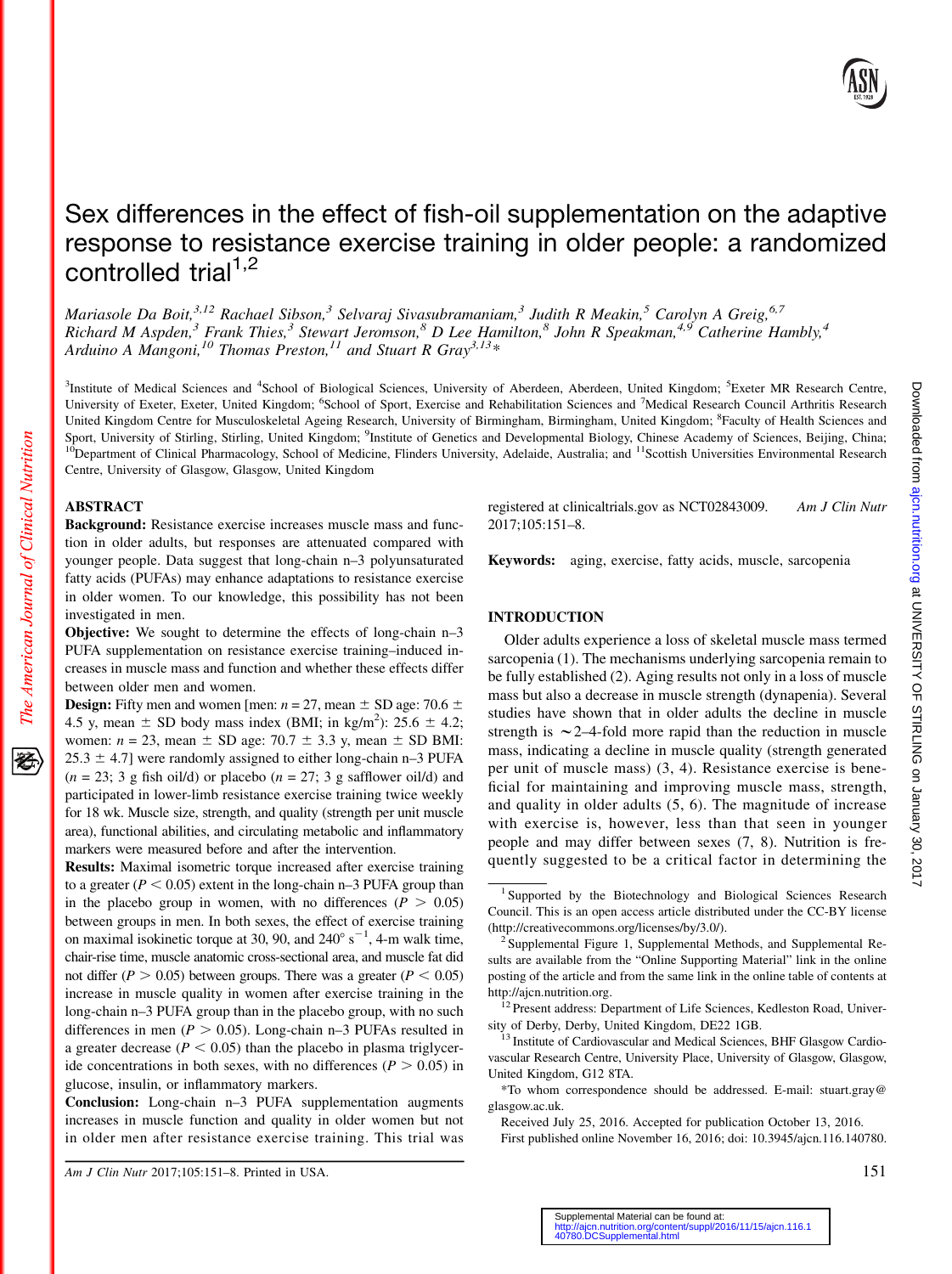response to resistance exercise in older adults (9), and recent evidence has emerged to suggest that the fish oil–derived long-chain n–3 PUFAs, mainly EPA and DHA, may be important (10).

Indeed, early animal and cell work highlighted the potential of long-chain n–3 PUFAs (11–14). In humans, long-chain n–3 PUFA supplementation increases muscle mass and function in sedentary people (15–17). In addition, one study (18) investigated whether long-chain n–3 PUFAs enhance the adaptive response to the effects of resistance exercise in older adults. Increases in peak torque and the rate of torque development after 90 d resistance exercise were greater in older women supplemented with 2 g long-chain n–3 PUFAs/d. This study, however, included only women, was not placebo-controlled, and did not include muscle mass measurements. These drawbacks limit the wider applicability of these findings. A wealth of evidence has highlighted the potency of the placebo effect (19). Thus, whether this is a true or placebo effect and whether such an effect is seen in men both remain to be established. Indeed, in original epidemiologic work, demonstrating an association between fatty (rich in EPA/DHA) fish consumption and grip strength, each additional portion of fatty fish consumed per week was associated with a 1.8% gain in grip strength in women and only a 1.0% gain in men (20).

Therefore, we sought to determine the effects of long-chain n–3 PUFA supplementation on the adaptations in skeletal muscle mass, function, and systemic inflammation and whether these effects differed between men and women. Our hypothesis was that long-chain n–3 PUFA supplementation would enhance the adaptive responses in muscle mass and function to resistance exercise training in both men and women but that the effect would be greater in women than in men.

# **METHODS**

### Participants

Fifty-eight men and women were enrolled in the study (NCT02843009) between 2012 and 2014 (Figure 1). After being randomly assigned, 8 volunteers withdrew from the study; 50 participants (27 men and 23 women) completed it. Participants were recruited via posters and advertisements published in local newspapers and magazines. Inclusion criteria were being medically stable (i.e., free from cardiac illness, cancer arthritis, respiratory disease, metabolic disease, recent fractures, and loss of mobility) (21), not taking daily analgesia or nutritional supplements, and not participating in any resistance exercise training. Two participants were taking medications: 1 woman was prescribed angiotensinconverting enzyme inhibitors for mild hypertension and 1 man was prescribed allopurinol for gout. They were asked to continue taking their medication throughout the study. The study was approved by the University of Aberdeen College of



FIGURE 1 Flow diagram illustrating the participant progress through the phases of the study. F, female; LC, long chain.

The American Journal of Clinical Nutrition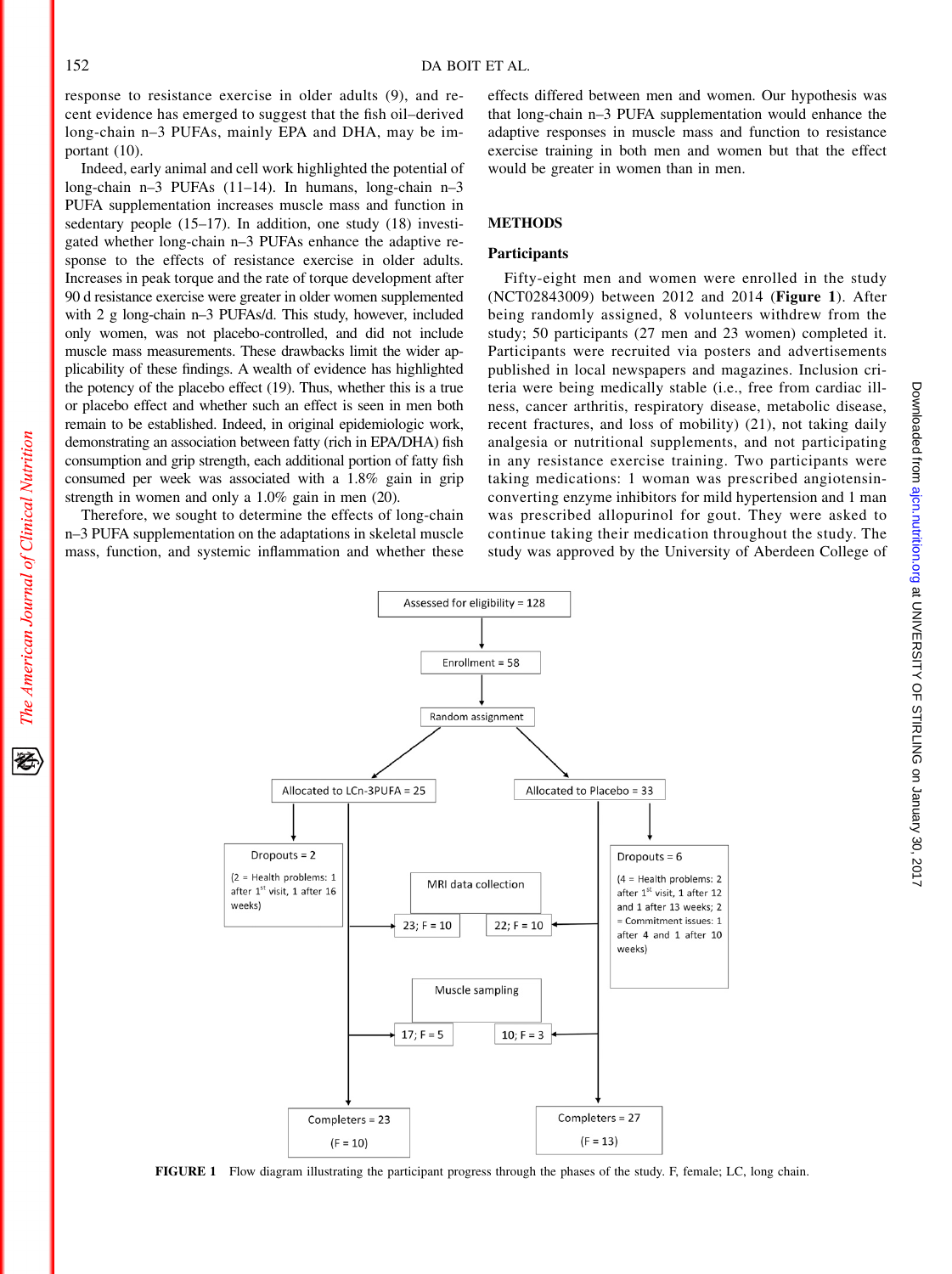Life Sciences and Medicine Ethics Review Board. Written consent was obtained after explaining the aims, risks, and potential discomfort associated with the study, which conformed to the Declaration of Helsinki. Data from the control group of this study was recently published in a separate manuscript investigating sex differences in response to resistance exercise alone (8).

## Study protocol

Upon entering the study, participants were randomly assigned (1:1 via a random number table) in a double-blind fashion to consume either 3 capsules long-chain n–3 PUFAs/d  $(3 \times 1$  g capsules giving 2.1 g EPA/d + 0.6 g DHA/d) (Barleans) or 3 identical-looking capsules of placebo (safflower oil: 3.0 g/d) (Barleans) every day for 18 wk. This dose was chosen on the basis of pilot data that demonstrated a beneficial effect on adaptations to strength in response to resistance training in older women (data not shown). At the end of the trial, the adherence of volunteers was evaluated by leftover pill count. Participants were asked to maintain their habitual diet and physical activity and to record any fish consumed in a diary for the duration of the study. Participants were also asked to refrain from exercise for 48 h before each study visit, and testing was carried out at the same time of the day. Physical activity levels were measured with use of an international physical activity questionnaire when the study commenced. At baseline and 18 wk, body mass, resting heart rate  $(HR)^{14}$ , and blood pressure (BP) were measured. HR and BP were measured after 10 min seated rest with an automated sphygmomanometer. The mean of 3 measurements was used.

Resistance exercise training was performed by both groups twice a week for 18 wk. Each training session included 4 sets of 9 repetitions for each lower-body exercise: leg press, leg extension, leg curl, and calf press. The load for each exercise was set at 70% of the participants' 1 repetition maximum. This was assessed for each exercise at baseline and every 6 wk, and the load was readjusted accordingly. All training sessions were supervised by a qualified instructor and scheduled at a time of day suitable for the participant.

### **Measurements**

The following measurements were made at baseline and at 18 wk.

### Knee-extensor isometric and isokinetic torque

Maximal isometric torque of the knee-extensor muscles of the right leg was determined during a maximal voluntary contraction with the participant seated on a Biodex dynamometer with a knee angle of 73<sup>°</sup>. Participants were secured with the use of seatbelts, and the settings were recorded and reproduced during successive visits. Each maximal voluntary contraction was repeated  $\geq 3$ times, and the highest value was used for subsequent analysis. With the same seating position, maximal isokinetic torque of the knee extensors was measured at 30, 90, and  $240^{\circ} s^{-1}$ , and

the highest of 5 attempts was recorded. The range of motion for the isokinetic tests was  $120$  to  $15^\circ$ .

### Short-performance physical battery test

The short-performance physical battery (SPPB) test consists of balance, walking speed, and timed chair-stand tests (22). The balance tests required participants to maintain a side-by-side, semi-tandem, and tandem stance for 10 s. All participants were able to complete the 3 balance tests for the full 10 s, so these data are not presented. The chair-stand test involved participants rising from a chair with their arms across their chest 5 times. This was repeated 3 times, and the fastest time was recorded for analysis. Participants were then instructed to complete 3 separate 4-m walks at the fastest pace possible, with the fastest time recorded for analysis.

## MRI

Of the 50 participants who completed the intervention, 45 participants  $[n = 22 (10)$  women) in the placebo and  $n = 23 (10)$ women) in the long-chain n–3 PUFA group] were able to participate in MRI data collection. The other 5 participants were unable to undergo scans because 3 suffered from claustrophobia and 2 had metal implants. All scans were carried out on a Philips Achieva 3.0T whole-body MRI scanner with the use of a 16 channel sensitivity-encoding (SENSE XL Torso) coil, and muscle anatomic cross-sectional area (ACSA) was calculated as described previously (8). Muscle quality was calculated as torque (knee-extensor isometric strength) per unit ACSA.

## Blood sampling

Fasted blood samples were collected from a vein in the antecubital fossa into vacutainers containing  $K^+$  EDTA, placed on ice, and processed within 30 min. Samples were centrifuged for 10 min at 4 $\degree$ C at 800  $\times$  g, and the erythrocytes and plasma were separated and stored at  $-80^{\circ}$ C until analysis. Plasma glucose and triglycerides (TGs) were measured in duplicate with the use of a commercially available spectrophotometric assay following the manufacturer's instructions (Randox). Insulin (Mercodia) and IL-6 and TNF- $\alpha$  (R&D Systems) were measured in duplicate with the use of commercially available ELISA assays according to the manufacturer's instructions.

## Fatty acid composition

Total lipids were extracted from erythrocytes and muscle tissue with chloroform:methanol (2:1 vol:vol) in the presence of 0.01% butylated hydroxytoluene to prevent fatty acid oxidation. Membrane phospholipids from the muscle tissue were separated by thin-layer chromatography with the use of a mixture of hexane:diethyl ether:acetic acid (90:30:1 vol:vol:vol). Fatty acid methyl esters were then prepared by incubation with 14% boron trifluoride in methanol at  $80^{\circ}$ C for 60 min and analyzed by gas chromatography as previously described (23).

#### Muscle protein synthesis and p70s6k study

Twenty-seven participants (7 women) consented to take part in this voluntary substudy (i.e., several participants did not consent to undergo the muscle biopsy procedure). Because of the small numbers of participants in this substudy, no analysis of

犵

<sup>&</sup>lt;sup>14</sup> Abbreviations used: ACSA, anatomic cross-sectional area; BP, blood pressure; D<sub>2</sub>O, deuterated water; HR, heart rate; MPS, muscle protein synthesis; SPPB, short-performance physical battery; TG, triglyceride.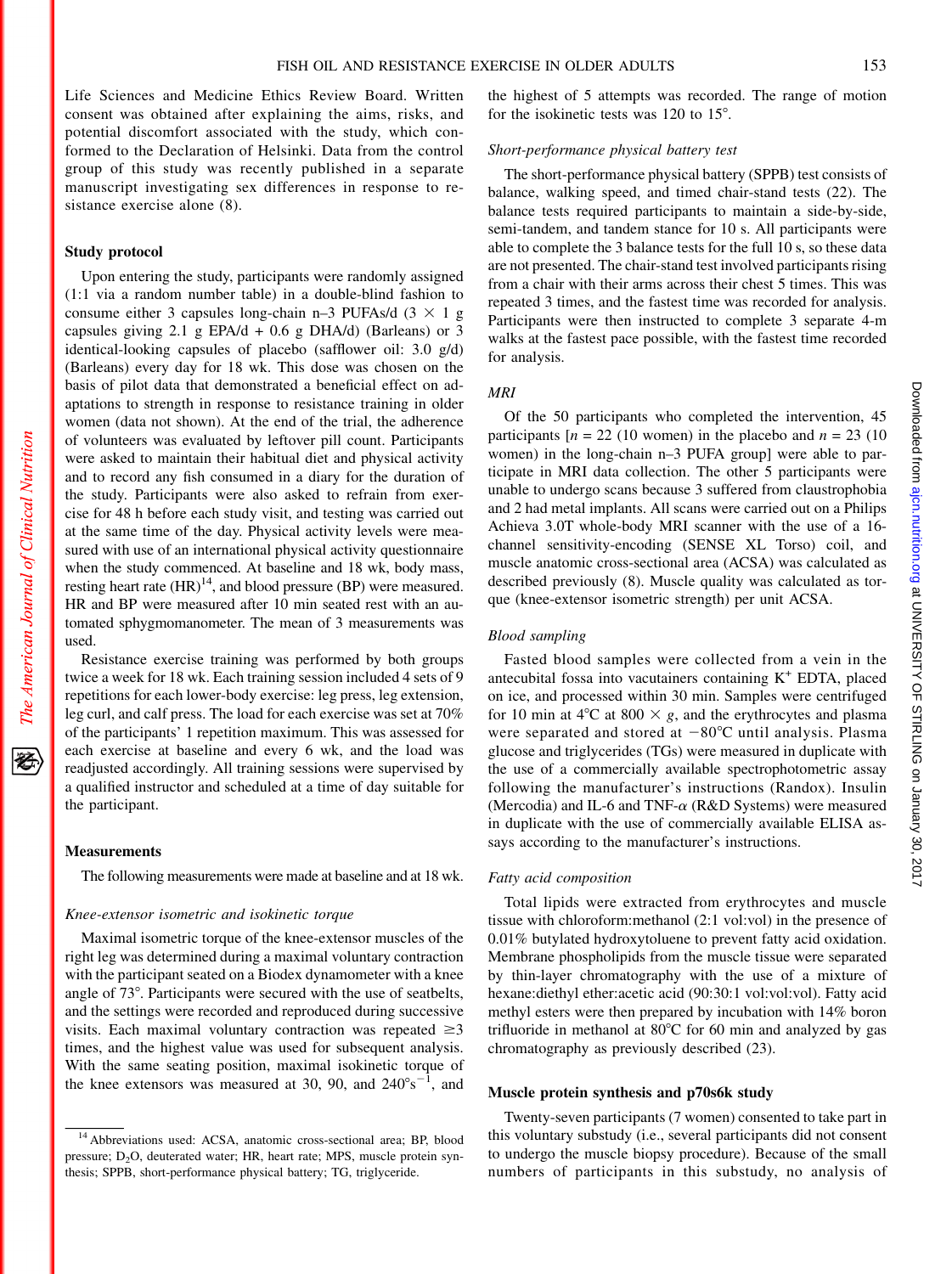potential sex differences in response was done. To determine whether free-living muscle protein synthesis (MPS) differed between the placebo and long-chain n–3 PUFA groups, MPS was measured over a 4-d period (including 2 exercise sessions). To determine whether the acute resistance exercise induction of p70s6k activity differed between placebo and long-chain n–3 PUFA groups, p70s6k activity was measured before and 2 h after a training session in the last week of the intervention. The last week of training was chosen because the incorporation of long-chain n–3 PUFAs would be maximized at this point and to remove any of the contribution from the acute muscle-damage responses when beginning exercise training (24).

After collecting basal blood samples, participants were asked to consume a 200-mL (four 50-mL drinks) oral bolus of 70 atomic% deuterated water  $(D_2O)$  (Goss Scientific) to label the body water pool. Resistance exercise sessions took place on days 2 and 4 after the bolus. Two 20-mL top-up doses of  $D_2O$ were administered on days 3 and 4. Midstream urine samples were collected by the participant into a plastic container before the initial D<sub>2</sub>O bolus and daily thereafter and stored at  $-20^{\circ}$ C for subsequent determination of body water enrichment. On day 4 after the administration of the  $D_2O$  bolus and after an overnight fast, a resting muscle sample ( $\sim$ 70 mg) was collected after local anesthesia with the use of the microbiopsy technique (Bard Magnum; Bard Biopsy) from the vastus lateralis muscle of the right leg. Participants then performed a resistance exercise session as normal, and an additional muscle sample was collected 2 h after the cessation of exercise. Muscle tissue was rapidly cleaned from fat and connective tissue, washed in saline, frozen in liquid nitrogen, and stored at  $-80^{\circ}$ C until further analysis.

The resting sample was used for the analysis of muscle fatty acid composition as described previously. The resting and 2-h postexercise samples were used for the analysis of p70s6k activity as previously described but with minor modifications (25), and the initial fasting blood sample, urine samples, and 2-h postexercise muscle sample were used for the MPS analysis (Supplemental Methods). These procedures for using  $D_2O$  to measure MPS were developed in our previous work, and the single biopsy approach for quantifying MPS has previously been validated (26, 27). This measure of free-living MPS is an

integration of basal MPS and the MPS response to the anabolic stimuli such as feeding and exercise.

## Statistical analysis

The primary outcome on which the required sample size was calculated to detect a difference at 18 wk in this study was kneeextensor maximal isometric torque. Based on a physiologically relevant difference of  $34 \text{ N} \cdot \text{m}$ , which results in improved functional mobility (28), and a variability of  $\sim$  11% between individuals, 12 men and 12 women in each group would provide 80% statistical power at  $\alpha = 0.05$ . Statistical analysis was performed with the use of SPSS version 22 (IBM) and Stata/MP version 14 (StataCorp LP). Data are presented as means  $\pm$  SDs. All data were tested for normality and skewness before selecting the appropriate test. Univariable analyses with Student's  $t$  test for normally distributed variables and the Mann-Whitney  $U$  test for skewed variables were used to assess differences, within each sex, in baseline characteristics between the long-chain n–3 PUFA and placebo groups. A 2-factor ANOVA was performed with baseline as a covariate to determine whether the change in variables over the 18 wk differed by sex or by group and whether a sex-by-group interaction was observed. When no interaction effect was observed, this was removed from the model. MPS was compared between long-chain n–3 PUFA and placebo groups via an independent  $t$  test, and sex differences were not tested because of the low number of participants.  $P < 0.05$  was considered statistically significant.

## **RESULTS**

#### Baseline participant characteristics

Baseline physical characteristics are presented in Table 1. Within each sex all baseline characteristics were similar ( $P > 0.05$ ) between placebo and treatment groups. Participants' baseline physical activity and weekly oily and nonoily fish consumption are presented in **Table 2**. No group or sex differences were observed ( $P > 0.05$ ).

## Protocol adherence and effect of treatment on participant characteristics

Both the long-chain n–3 PUFA and placebo groups fully completed their exercise training sessions. Nineteen participants

TABLE 1

General characteristics of participants in long-chain n–3 PUFA and placebo groups participating in an 18-wk resistance exercise intervention<sup>1</sup>

|                      |                  |                  | Placebo          |                  | Long-chain n-3 PUFA |                   |                  |                  |  |
|----------------------|------------------|------------------|------------------|------------------|---------------------|-------------------|------------------|------------------|--|
|                      |                  | Men $(n = 13)$   | Women $(n = 10)$ |                  | Men $(n = 14)$      |                   | Women $(n = 13)$ |                  |  |
|                      | Baseline         | $18$ wk          | Baseline         | $18$ wk          | <b>Baseline</b>     | $18$ wk           | <b>Baseline</b>  | $18$ wk          |  |
| Age, y               | $71.5 \pm 5.1$   |                  | $70.9 \pm 2.6$   |                  | $69.8 \pm 4.0$      |                   | $70.5 \pm 3.9$   |                  |  |
| Height, cm           | $171.6 \pm 8.0$  |                  | $160.1 \pm 6.7$  |                  | $177.1 \pm 4.6$     |                   | $160.9 \pm 7.0$  |                  |  |
| Body mass, kg        | $73.2 \pm 11.5$  | $72.5 \pm 11.3$  | $66.0 \pm 12.7$  | $65.2 \pm 13.0$  | $78.6 \pm 16.7$     | $78.7 \pm 16.9$   | $66.4 \pm 12.4$  | $67.3 \pm 13.3$  |  |
| BMI, $\text{kg/m}^2$ | $24.7 \pm 2.6$   | $24.4 \pm 2.6$   | $25.8 \pm 4.6$   | $25.4 \pm 4.9$   | $25.1 \pm 5.3$      | $25.1 \pm 5.4$    | $25.9 \pm 4.9$   | $26.3 \pm 5.1$   |  |
| HR, bpm              | $66.8 \pm 8.8$   | $59.1 \pm 10.3$  | $73.7 \pm 7.8$   | $71.4 \pm 12.7$  | $65.9 \pm 12.2$     | $63.1 \pm 16.7$   | $68.8 \pm 13.2$  | $66.9 \pm 0.2$   |  |
| BP, mm Hg            |                  |                  |                  |                  |                     |                   |                  |                  |  |
| Systolic             | $148.2 \pm 20.8$ | $137.1 \pm 17.4$ | $140.6 \pm 12.9$ | $127.1 \pm 10.0$ | $157.7 \pm 19.4$    | $138.1 \pm 14.36$ | $144.5 \pm 21.4$ | $139.6 \pm 19.1$ |  |
| Diastolic            | $85.6 \pm 10.2$  | $77.5 \pm 7.6$   | $89.1 \pm 9.0$   | $81.5 \pm 8.6$   | $94.2 \pm 9.7$      | $83.3 \pm 11.2$   | $90.5 \pm 16.7$  | $85.1 \pm 14.3$  |  |

<sup>1</sup> All values are means  $\pm$  SDs,  $P < 0.05$ . There were no significant differences between placebo and treatment groups within sex at baseline, and no significant group, sex, or interaction (group by sex) effects were observed for any of the variables measured. BP, blood pressure; HR, heart rate.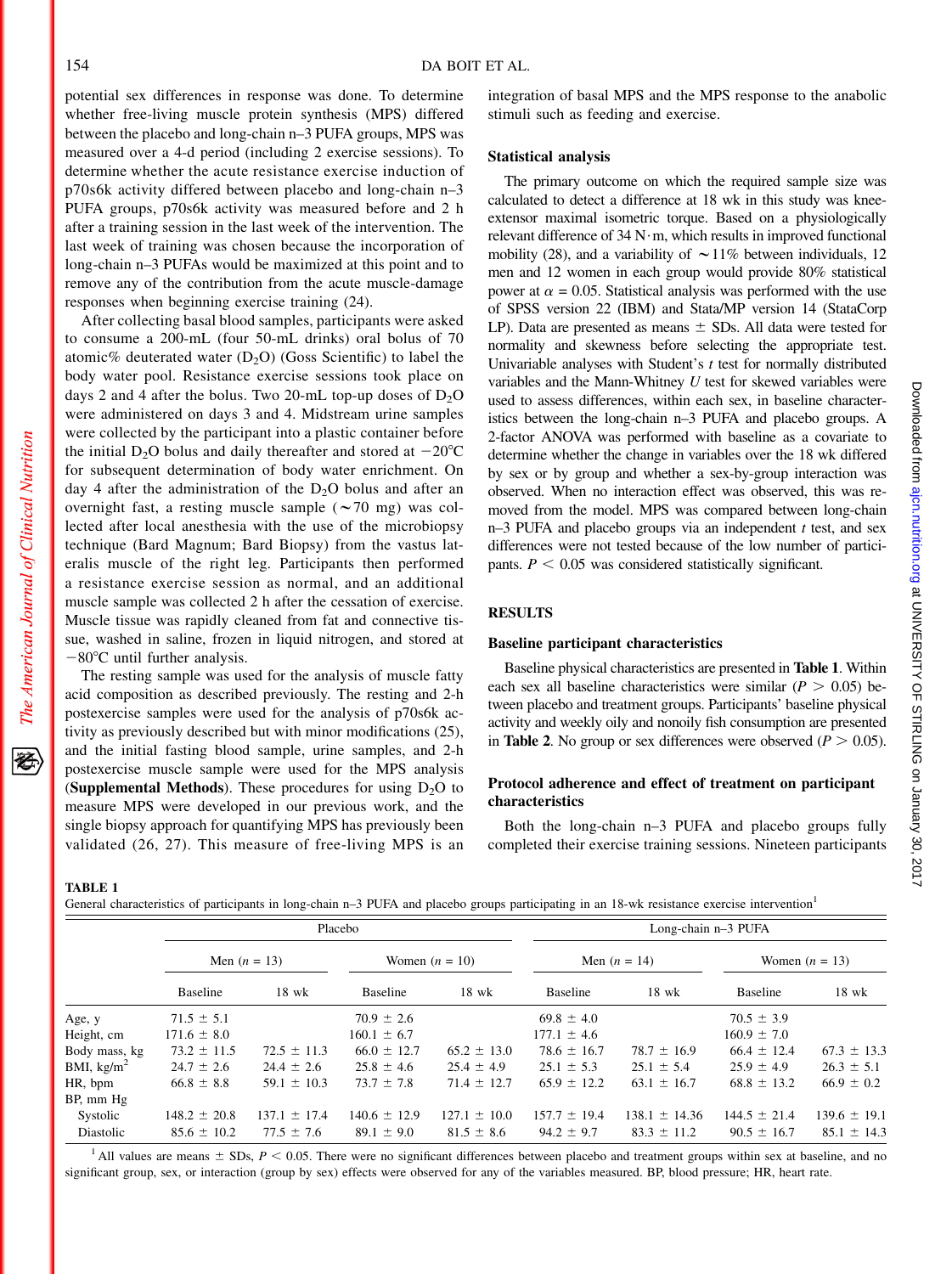#### TABLE 2

Baseline physical activity levels and weekly oily and nonoily fish consumption in long-chain n–3 PUFA and placebo groups participating in an 18-wk resistance exercise intervention<sup>1</sup>

|                                      |                   | Placebo                     | Long-chain n-3 PUFA                                     |                     |  |
|--------------------------------------|-------------------|-----------------------------|---------------------------------------------------------|---------------------|--|
|                                      | Men<br>$(n = 13)$ | Women<br>$(n = 10)$         | Men<br>$(n = 14)$                                       | Women<br>$(n = 13)$ |  |
| Activity intensity, h/wk             |                   |                             |                                                         |                     |  |
| Light                                | $6.8 \pm 8.1$     | $6.7 \pm 5.5$               | $6.9 \pm 7.0$                                           | $7.7 \pm 9.4$       |  |
| Moderate                             |                   |                             | $1.8 \pm 1.8$ $0.8 \pm 1.1$ $2.0 \pm 1.4$ $1.2 \pm 2.0$ |                     |  |
| High                                 |                   | $0.5 \pm 1.3$ $0.4 \pm 1.3$ | $0.9 \pm 1.9$                                           | $0.8 \pm 1.8$       |  |
| Fish consumption, $2$<br>portions/wk |                   |                             |                                                         |                     |  |
| Oily                                 |                   |                             | $1.2 \pm 0.8$ $1.1 \pm 0.7$ $1.2 \pm 0.8$ $1.1 \pm 0.8$ |                     |  |
| Nonoily                              |                   |                             | $1.3 \pm 0.9$ $1.4 \pm 0.5$ $1.2 \pm 0.6$ $1.4 \pm 0.7$ |                     |  |

<sup>1</sup> All values are mean  $\pm$  SDs,  $P < 0.05$ . No significant group or sex or effects were observed for any of the variables measured. <sup>2</sup> One portion of fish = 140 g.

went on holiday for  $5 \pm 5.9$  d, including  $3.5 \pm 1.7$  training sessions; the number of holidays was not different between the 2 groups, and the duration of training was extended accordingly to make up the missed sessions. The ANOVA found no sex, group, or interaction effects ( $P > 0.05$ ) for body mass, BMI (in kg/m<sup>2</sup>), resting HR, or systolic or diastolic BP.

## Knee-extensor isometric and isokinetic strength and SPPB

Data for maximal isometric torque, maximal isokinetic torque (at 30, 90, and  $240^{\circ}$ s<sup>-1</sup>), 4-m walk time, and chair-rise time are presented in Table 3. All participants were able to complete the 3 balance tests for the full 10 s, so these data are not presented. No group, sex, or interaction effects were seen for maximal isokinetic torque, 4-m walk time, or chair-rise time ( $P > 0.05$ ). For maximal isometric torque, although no group or sex effects were observed ( $P > 0.05$ ), a sex-by-group interaction was observed ( $P < 0.05$ ). In men, the increase in maximal isometric torque after the 18-wk intervention was similar ( $P > 0.05$ ) between groups:  $41.8\% \pm 26.6\%$  in the placebo group and  $33.8\% \pm 30.7\%$  in the long-chain n–3 PUFA group. However, in

women, the increase after the 18-wk intervention in maximal isometric torque was greater ( $P < 0.05$ ) in the long-chain n–3 PUFA group (34.3%  $\pm$  17.8%) than the placebo group  $(15.8\% \pm 10.6\%).$ 

### Muscle ACSA, fat, and quality

Data for muscle ACSA, fat, and quality are presented in Table 4. No group, sex, or interaction effects were seen for muscle ACSA or fat ( $P > 0.05$ ). An analysis of muscle quality data found no group or sex effects ( $P > 0.05$ ), but an interaction effect ( $P < 0.05$ ) was observed. The 18-wk intervention resulted in a similar increase in muscle quality in the placebo (36.6%  $\pm$  24.6%) and long-chain n–3 PUFA  $(31.0\% \pm 29.3\%)$  groups in men. In women, the 18-wk intervention resulted in a greater increase in the long-chain n–3 PUFA group (27.0%  $\pm$  17.1%) than in the placebo group  $(8.8\% \pm 17.6\%).$ 

#### Blood and muscle analysis

Data from the blood variables are presented in Table 5. No group, sex, or interaction effects were observed ( $P > 0.05$ ) for glucose, insulin, TNF- $\alpha$ , or IL-6. A group but not sex or interaction effect ( $P < 0.05$ ) was observed for plasma TG and erythrocyte EPA and DHA concentrations. For plasma TG concentrations, there were 3.9%  $\pm$  20.9% and 10.5%  $\pm$ 30.7% increases in the men and women's placebo groups, respectively. However, in the long-chain n–3 PUFA groups, there were 8.0%  $\pm$  20.8% and 17.7%  $\pm$  17.8% decreases in men and women, respectively. Erythrocyte EPA increased by  $20.9\% \pm 71.2\%$  and 89.6%  $\pm 152.9\%$  in the men and women's placebo groups, respectively. In the long-chain n–3 PUFA groups, the increase in EPA was  $232.1\% \pm 102.1\%$  in men and 371.7%  $\pm$  227.2% in women. Erythrocyte DHA was  $0.5\% \pm 15.4\%$  and  $8.7\% \pm 17.5\%$  higher in the men and women's placebo groups, respectively, after 18 wk. In the long-chain n–3 PUFA groups, the increase in DHA was  $9.8\% \pm$ 14.5% in men and 33.8  $\pm$  24.0% in women. Data from the muscle samples are presented in Supplemental Figure 1 and Supplemental Results.

Knee-extensor maximal isometric and isokinetic torque and 4-m walk and chair-rise time in participants from long-chain n–3 PUFA and placebo groups participating in an 18-wk resistance exercise intervention<sup>1</sup>

|                                                  |                 | Placebo                                                                                                             |                                                 |                 | Long-chain n-3 PUFA |                                                   |                  |                                                                                                                                        |
|--------------------------------------------------|-----------------|---------------------------------------------------------------------------------------------------------------------|-------------------------------------------------|-----------------|---------------------|---------------------------------------------------|------------------|----------------------------------------------------------------------------------------------------------------------------------------|
|                                                  | Men $(n = 13)$  |                                                                                                                     | Women $(n = 10)$                                |                 | Men $(n = 14)$      |                                                   | Women $(n = 13)$ |                                                                                                                                        |
|                                                  | <b>Baseline</b> | $18 \text{ wk}$                                                                                                     | <b>Baseline</b>                                 | $18 \text{ wk}$ | <b>Baseline</b>     | $18$ wk                                           | <b>Baseline</b>  | $18$ wk                                                                                                                                |
| Torque, $N \cdot m$                              |                 |                                                                                                                     |                                                 |                 |                     |                                                   |                  |                                                                                                                                        |
| Maximal isometric                                |                 |                                                                                                                     |                                                 |                 |                     |                                                   |                  | $109.2 \pm 33.9$ $152.5 \pm 44.3$ $76.6 \pm 15.3$ $88.1 \pm 17.2$ $125.1 \pm 35.8$ $164.3 \pm 41.4$ $79.6 \pm 10.6$ $103.5 \pm 10.1^*$ |
| Maximal isokinetic at $30^{\circ} \cdot s^{-1}$  |                 | $131.9 \pm 26.2$ $147.1 \pm 38.4$ $83.5 \pm 14.6$ $88.8 \pm 17.3$ $145.1 \pm 36.1$ $161.0 \pm 37.5$ $92.0 \pm 14.5$ |                                                 |                 |                     |                                                   |                  | $105.5 + 8.6$                                                                                                                          |
| Maximal isokinetic at $90^{\circ} \cdot s^{-1}$  | $841 + 214$     |                                                                                                                     | $92.3 \pm 22.2$ 52.6 $\pm$ 13.3 55.9 $\pm$ 16.5 |                 |                     | $102.5 \pm 29.8$ $112.8 \pm 30.1$ 56.6 $\pm$ 14.8 |                  | $66.4 \pm 14.7$                                                                                                                        |
| Maximal isokinetic at $240^{\circ} \cdot s^{-1}$ | $45.7 + 11.4$   | $55.6 \pm 14.6$ $28.2 \pm 7.9$                                                                                      |                                                 | $33.8 \pm 9.4$  | $61.0 \pm 15.8$     | $66.4 \pm 14.4$ 34.1 $\pm 6.9$                    |                  | $41.1 \pm 7.6$                                                                                                                         |
| 4-m walk time, s                                 | $2.22 \pm 0.25$ |                                                                                                                     | $1.99 \pm 0.28$ $2.43 \pm 0.41$ $2.25 \pm 0.33$ |                 | $2.12 \pm 0.27$     | $1.87 \pm 0.28$                                   | $2.36 \pm 0.28$  | $2.20 \pm 0.37$                                                                                                                        |
| Chair-rise time, s                               | $7.32 \pm 1.10$ |                                                                                                                     | $6.35 \pm 1.35$ 7.83 $\pm$ 1.96 6.71 $\pm$ 2.11 |                 | $6.82 \pm 1.40$     | $5.80 \pm 1.10$                                   | $8.22 \pm 1.51$  | $6.60 \pm 1.67$                                                                                                                        |

<sup>1</sup> All values are means  $\pm$  SDs,  $P < 0.05$ . The data at 18 wk were compared via an ANOVA for group, sex, and sex-by-group interaction effects with baseline values of the outcome measure as a covariate. \*Significant interaction effect (group by sex), with the baseline-adjusted 18-wk value greater in the long-chain n–3 PUFA groups than in the placebo groups.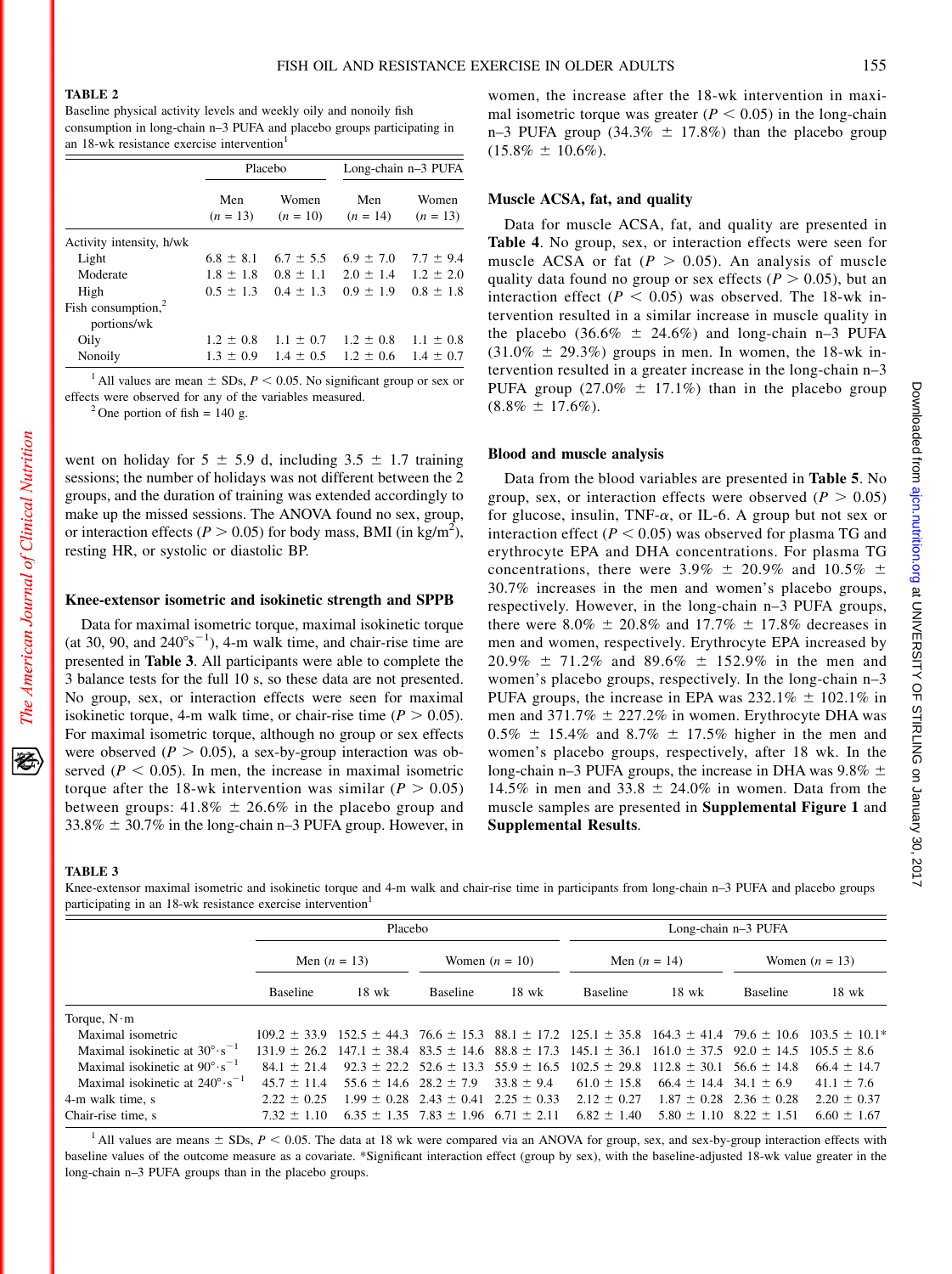## TABLE 4

|  |  | MRI data from participants in long-chain n-3 PUFA and placebo groups participating in an 18-wk resistance exercise intervention <sup>1</sup> |
|--|--|----------------------------------------------------------------------------------------------------------------------------------------------|
|--|--|----------------------------------------------------------------------------------------------------------------------------------------------|

|                                                   |                                    |                                    | Placebo                            |                                    | Long-chain n-3 PUFA                |                                    |                                    |                                     |  |
|---------------------------------------------------|------------------------------------|------------------------------------|------------------------------------|------------------------------------|------------------------------------|------------------------------------|------------------------------------|-------------------------------------|--|
|                                                   | Men $(n = 12)$                     |                                    | Women $(n = 10)$                   |                                    | Men $(n = 13)$                     |                                    | Women $(n = 10)$                   |                                     |  |
|                                                   | <b>Baseline</b>                    | 18 wk                              | <b>Baseline</b>                    | 18 wk                              | <b>Baseline</b>                    | $18 \text{ wk}$                    | <b>Baseline</b>                    | 18 wk                               |  |
| Muscle ACSA, $cm2$                                | $56.7 \pm 8.7$                     | $58.8 \pm 8.6$                     | $37.1 \pm 5.7$                     | $37.8 \pm 6.2$                     | $66.3 \pm 4.1$                     | $67.9 \pm 4.8$                     | $37.6 \pm 6.1$                     | $39.4 \pm 5.7$                      |  |
| Muscle fat, %<br>Muscle quality, $N \cdot m/cm^2$ | $8.24 \pm 2.00$<br>$1.93 \pm 0.49$ | $7.98 \pm 1.95$<br>$2.58 \pm 0.58$ | $8.84 \pm 2.14$<br>$2.11 \pm 0.55$ | $8.93 \pm 2.14$<br>$2.22 \pm 0.42$ | $7.28 \pm 1.47$<br>$1.94 \pm 0.53$ | $7.02 \pm 1.46$<br>$2.47 \pm 0.58$ | $8.80 \pm 2.43$<br>$2.08 \pm 0.36$ | $8.68 \pm 2.14$<br>$2.62 \pm 0.29*$ |  |

<sup>1</sup> All values are means  $\pm$  SDs,  $P < 0.05$ . The data at 18 wk were compared via an ANOVA for group, sex, and sex-by-group interaction effects with baseline values of the outcome measure as a covariate. \*Significant interaction effect (group by sex), with the baseline-adjusted 18-wk value greater in the long-chain n–3 PUFA groups than in the placebo groups. ACSA, anatomic cross-sectional area.

## DISCUSSION

Our results show, for the first time to our knowledge, that long-chain n–3 PUFA supplementation enhances the increases in maximal isometric torque and muscle quality after 18 wk resistance exercise training in older women but not in older men in a well-designed, double-blind, randomized placebocontrolled trial. These observations occur independently of changes in muscle mass. Rodacki et al. (18) demonstrated that long-chain n–3 PUFA supplementation (0.4 g EPA/d and 0.3 g DHA/d) enhanced the increases in maximal torque, the rate of torque development, and chair-rising performance after strength training for 90 d. This study was conducted only in women and was not placebo-controlled. Moreover, muscle mass was not quantified. Thus, our study is the first to our knowledge to show robustly that long-chain n–3 PUFA supplementation results in greater resistance exercise training– induced increases in muscle strength and quality in older women but no such effect in older men. Previous work (29) has suggested that the anti-inflammatory properties of long-chain n–3 PUFAs might ameliorate elevations in IL-6 and TNF- $\alpha$ , which have been shown to correlate with functional disability (30), and that these changes may underlie the beneficial effects of long-chain n–3 PUFAs in muscles. In our study, however, we did not detect any differences in plasma TNF- $\alpha$  or IL-6 between the groups postintervention, in agreement with reports from other studies (15, 16).

Taken together, the results of studies in this area raise some interesting questions regarding the mechanisms underlying these improvements. When long-chain n–3 PUFAs are consumed and the participants (mix of men and women) maintain habitual activity, mass and function increase to a similar extent (small increase in muscle quality) (17). However, in our study, when combined with resistance exercise there is a clear effect on function with little, if any, effect on mass ( $\sim$ 3-fold increase in muscle quality). This indicates that the mechanisms underlying the effects of long-chain n–3 PUFAs may be different dependent on exercise status. When habitual activity is maintained, the increases in muscle mass and function are likely because of, at least partly, increases in MPS (15, 16). We observed no effects of long-chain n–3 PUFAs on MPS. Although there were limitations in these data, such as not having an MPS measurement at the beginning of study and the small numbers of participants that precluded stratification by sex, the data are in agreement with the lack of effect of long-chain n–3 PUFAs on muscle mass. The main observation in this study was that long-chain n–3 PUFAs enhanced the increases in muscle quality after resistance exercise training in older women but not in men.

Long-chain n–3 PUFAs may improve muscle quality via reductions in intermuscular fat, which is known to influence muscle function independently of size (4). In this study, we found no effect of long-chain n–3 PUFA supplementation on intermuscular fat in either men or women, in agreement with

#### TABLE 5

The American Journal of Clinical Nutrition

犵

Plasma measures of glucose, insulin, TGs, TNF- $\alpha$ , and IL-6 in participants in long-chain n–3 PUFA and placebo groups participating in an 18-wk resistance exercise intervention<sup>1</sup>

|                       |                  | Placebo         |                 |                 | Long-chain n-3 PUFA |                   |                  |                  |  |
|-----------------------|------------------|-----------------|-----------------|-----------------|---------------------|-------------------|------------------|------------------|--|
|                       | Men $(n = 11)$   |                 | Women $(n = 9)$ |                 | Men $(n = 13)$      |                   | Women $(n = 12)$ |                  |  |
|                       | <b>Baseline</b>  | $18$ wk         | <b>Baseline</b> | $18$ wk         | <b>Baseline</b>     | $18$ wk           | <b>Baseline</b>  | $18$ wk          |  |
| Glucose, mmol/L       | $5.33 \pm 0.489$ | $5.14 \pm 0.34$ | $6.07 \pm 1.44$ | $6.21 \pm 1.64$ | $5.21 \pm 0.48$     | $5.32 \pm 0.64$   | $5.80 \pm 1.12$  | $5.49 \pm 1.20$  |  |
| TGs. mmol/L           | $0.86 \pm 0.22$  | $0.89 \pm 0.32$ | $1.29 \pm 0.87$ | $1.03 \pm 0.32$ | $1.00 \pm 0.49$     | $0.84 \pm 0.34$   | $0.88 \pm 0.27$  | $0.69 \pm 0.16$  |  |
| Insulin, mU/mL        | $6.11 \pm 2.66$  | $5.71 \pm 2.52$ | $6.96 \pm 4.67$ | $6.02 \pm 3.18$ | $7.44 \pm 4.91$     | $7.78 \pm 5.12$   | $5.33 \pm 3.04$  | $5.5 \pm 3.83$   |  |
| IL-6, $pg/mL$         | $1.34 \pm 0.66$  | $0.88 \pm 0.24$ | $1.77 \pm 1.11$ | $1.96 \pm 1.02$ | $1.32 \pm 1.17$     | $1.25 \pm 0.75$   | $1.63 \pm 2.24$  | $1.43 \pm 1.96$  |  |
| TNF- $\alpha$ , pg/mL | $4.91 \pm 2.46$  | $4.62 \pm 2.05$ | $4.81 \pm 2.13$ | $4.67 \pm 1.89$ | $4.95 \pm 1.99$     | $4.60 \pm 1.73$   | $5.27 \pm 2.35$  | $5.15 \pm 2.21$  |  |
| EPA, % total lipids   | $1.44 \pm 0.97$  | $1.50 \pm 1.33$ | $1.47 \pm 0.71$ | $1.74 \pm 0.50$ | $1.47 \pm 0.58$     | $4.32 \pm 1.64*$  | $1.35 \pm 0.79$  | $4.68 \pm 2.40*$ |  |
| DHA, $%$ total lipids | $5.16 \pm 1.18$  | $5.26 \pm 1.40$ | $5.18 \pm 0.81$ | $5.82 \pm 0.62$ | $5.89 \pm 0.77$     | $6.40 \pm 0.68^*$ | $5.54 \pm 1.95$  | $6.52 \pm 0.97*$ |  |

<sup>1</sup> All values are means  $\pm$  SDs,  $P < 0.05$ . The data at 18 wk were compared via an ANOVA for group, sex, and sex-by-group interaction effects with baseline values of the outcome measure as a covariate. \*Significant group effect with the baseline-adjusted 18-wk value higher in the long-chain n–3 PUFA groups than in their respective placebo groups. TG, triglyceride.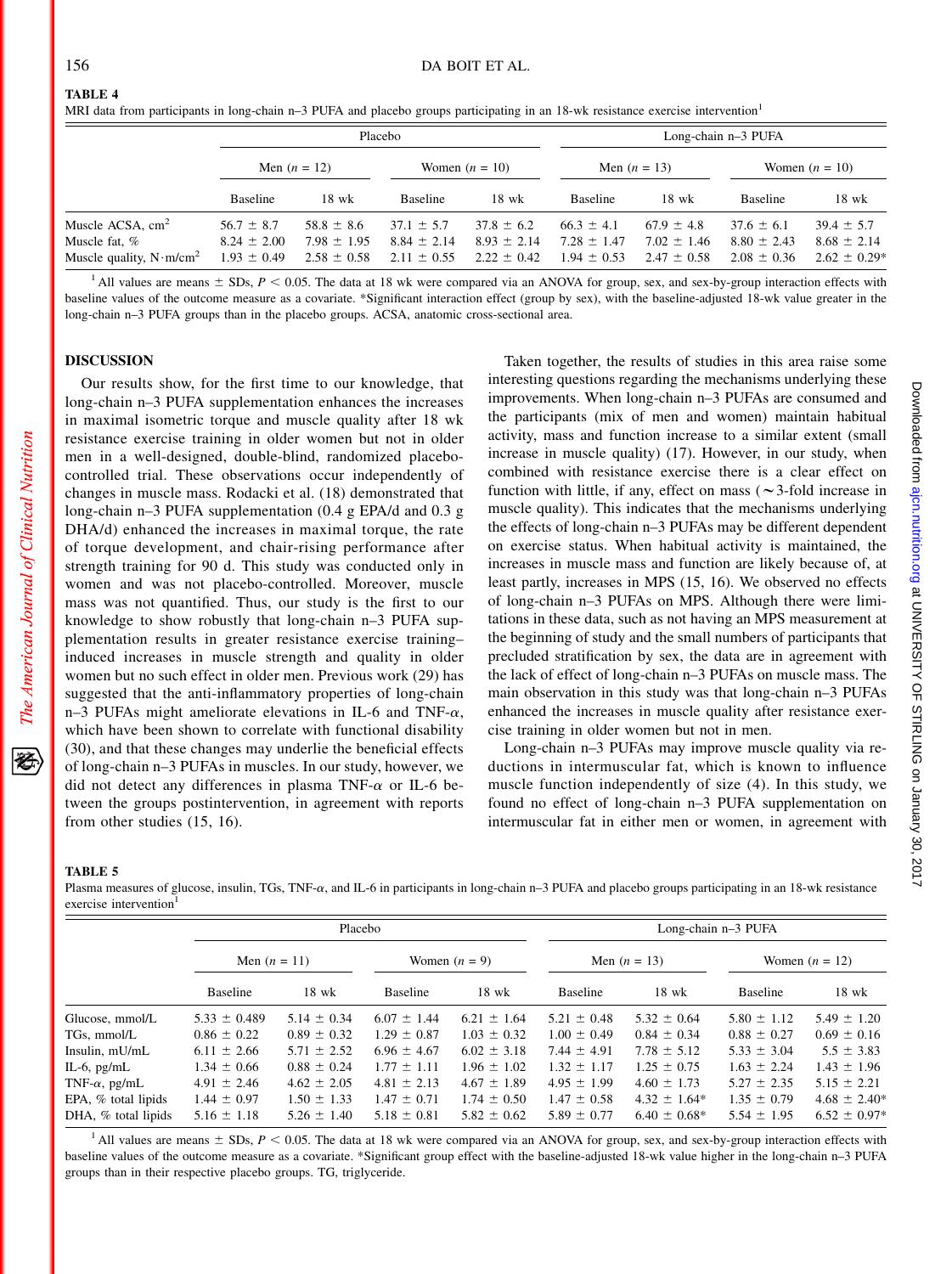previous research (17, 31). It is worth noting that this study did not measure intramuscular fat content or indeed the species of fat. Neuromuscular function, which decreases with age (32–35), also contributes to the loss of muscle strength and quality in older adults (36, 37). There is evidence that long-chain n–3 PUFA supplementation can improve neuromuscular function in young healthy volunteers (38), which may be mediated by DHA, an essential constituent of membrane phospholipids (39). Indeed, DHA is involved in numerous neural functions such as receptor affinity, modulation of signal transduction, and cell membrane fluidity (40); to our knowledge, however, its effects have not yet been explored in older adults.

Moreover, single muscle fiber contractile properties, especially force generation and contractile speed, decrease with age and are associated with the risk of falling, particularly among women (41). In fact, in old type II muscle fibers, a decrease in specific force (i.e., force per unit cross-sectional area) and  $Ca^{2+}$  sensitivity is seen in both type I and type II fibers (42). Whether longchain n–3 PUFAs can improve contractile properties of skeletal muscle fibers independently of changes in mass remains to be established in older adults. In cardiomyocytes, it has been shown that long-chain n–3 PUFAs improve contractile function after  $\beta$ - and  $\alpha$ -adrenergic stimulation (43). In addition, in studies of hamster left ventricular papillary muscles, long-chain n-3 PUFAs, when administered alongside propionyl-L-carnitine and the coenzyme Q10, increased cardiac function via increases in shortening velocity and force and power generation without an increase in fiber size (44). Furthermore, in rat diaphragms, EPA has been reported to preserve specific force via the attenuation of calpain activation after endotoxin injection (45). Although there are currently no data to our knowledge in older adults that demonstrate such effects, our data suggest that long-chain n–3 PUFAs, although participating in resistance exercise training may improve contractile function via improvements in neural function and intrinsic contractile properties of the muscle fibers independently of changes in size. However, why the effect of long-chain n–3 PUFAs on any of these suggested mechanisms would differ between sexes is not clear.

It has been proposed that these sex differences could be attributed to differences in the enrichment of long-chain n–3 PUFAs into cell membranes. Previous work has shown, at the same dose of long-chain n–3 PUFAs, a greater EPA and total long-chain n–3 PUFA enrichment in plasma phosphatidylcholine in women after fish-oil supplementation (8 wk with 0.7 g EPA/DHA or 1.8 g EPA/ DHA) (46). However, in our study, the postsupplementation concentration of erythrocyte and muscle EPA and DHA was not different between men and women, although the variability was large. Another factor that potentially influenced our findings is a difference in nutritional intake between groups, which may have affected the adaptations to resistance exercise training. Apart from the fish diaries, which were not different between our groups, we did not collect any other data relating to habitual dietary intake. Sex differences in the response to resistance exercise itself may potentially explain the sex-specific effects of this study. As we have recently published (8), although others do not agree (7), older women do not increase muscle strength to the same magnitude as older men. It may be possible that longchain n–3 PUFAs only have effects in women because there is a greater capacity for improvement; i.e., their normal response is suboptimal compared with men. This would make women more amenable to the effects of long-chain n–3 PUFAs. These mechanisms proposed are currently speculative, and further work is clearly needed to investigate them.

Plasma TGs over the 18-wk resistance exercise training intervention decreased to a greater extent in the long-chain n–3 PUFA group, as has been widely reported in the literature (47). No differences in fasting glucose and insulin were found between long-chain n–3 PUFA and placebo groups in this study, in agreement with a meta-analysis in this area (48).

Although our study found benefits of long-chain n–3 PUFAs on muscle function in older women, this was not reflected in changes in functional abilities. However, it is important to emphasize that the latter was not the outcome on which the study was powered. Although both long-chain n–3 PUFA and placebo groups improved SPPB scores after the 18-wk intervention, there were no significant differences between groups in either men or women. This might be because of the fact that muscle power is more important than strength for these measures of daily activities (49). Indeed, we did not find any changes in isokinetic torque. In conclusion, we have demonstrated for the first time to our knowledge that 3 g longchain n–3 PUFAs/d enhances the resistance exercise training– induced increases in muscle quality and maximal isometric torque in older women but not older men. The findings of a benefit in women are of particular importance because women live longer than men and, because of their lower starting strength, cross the disability threshold earlier (50). Muscle ACSA, acute measures of MPS and p70s6k activity, intermuscular fat, and functional abilities were not altered by longchain n–3 PUFA supplementation, although the study was not powered sufficiently to determine sex differences in the responses of all of these variables. Further work is warranted to investigate these differences.

We thank MC Thivierge for fruitful discussions in the early stages of the study design and B Jagpal for assistance with the MRI.

The authors' responsibilities were as follows—SRG: designed and supervised the study and had primary responsibility for the final content; MDB, RS, and SRG: conducted the study; MDB, SS, and SRG: performed the statistical analysis; MDB, JRM, CAG, RMA, FT, SJ, DLH, JRS, CH, TP, and SRG: performed the sample and image analyses; AAM: provided medical supervision for the study; MDB and SRG: drafted the manuscript; and all authors: read and approved the final manuscript. None of the authors reported a conflict of interest related to the study.

#### REFERENCES

- 1. Rosenberg IH. Sarcopenia: origins and clinical relevance. J Nutr 1997; 127(5 Suppl):990S–1S.
- 2. Mitchell WK, Williams J, Atherton P, Larvin M, Lund J, Narici M. Sarcopenia, dynapenia, and the impact of advancing age on human skeletal muscle size and strength; a quantitative review. Front Physiol 2012;3:260.
- 3. Goodpaster BH, Park SW, Harris TB, Kritchevsky SB, Nevitt M, Schwartz AV, Simonsick EM, Tylavsky FA, Visser M, Newman AB. The loss of skeletal muscle strength, mass, and quality in older adults: the health, aging and body composition study. J Gerontol A Biol Sci Med Sci 2006;61:1059–64.
- 4. Delmonico MJ, Harris TB, Visser M, Park SW, Conroy MB, Velasquez-Mieyer P, Boudreau R, Manini TM, Nevitt M, Newman AB, et al. Longitudinal study of muscle strength, quality, and adipose tissue infiltration. Am J Clin Nutr 2009;90:1579–85.
- 5. Greig CA, Gray C, Rankin D, Young A, Mann V, Noble B, Atherton PJ. Blunting of adaptive responses to resistance exercise training in women over 75y. Exp Gerontol 2011;46:884–90.

资